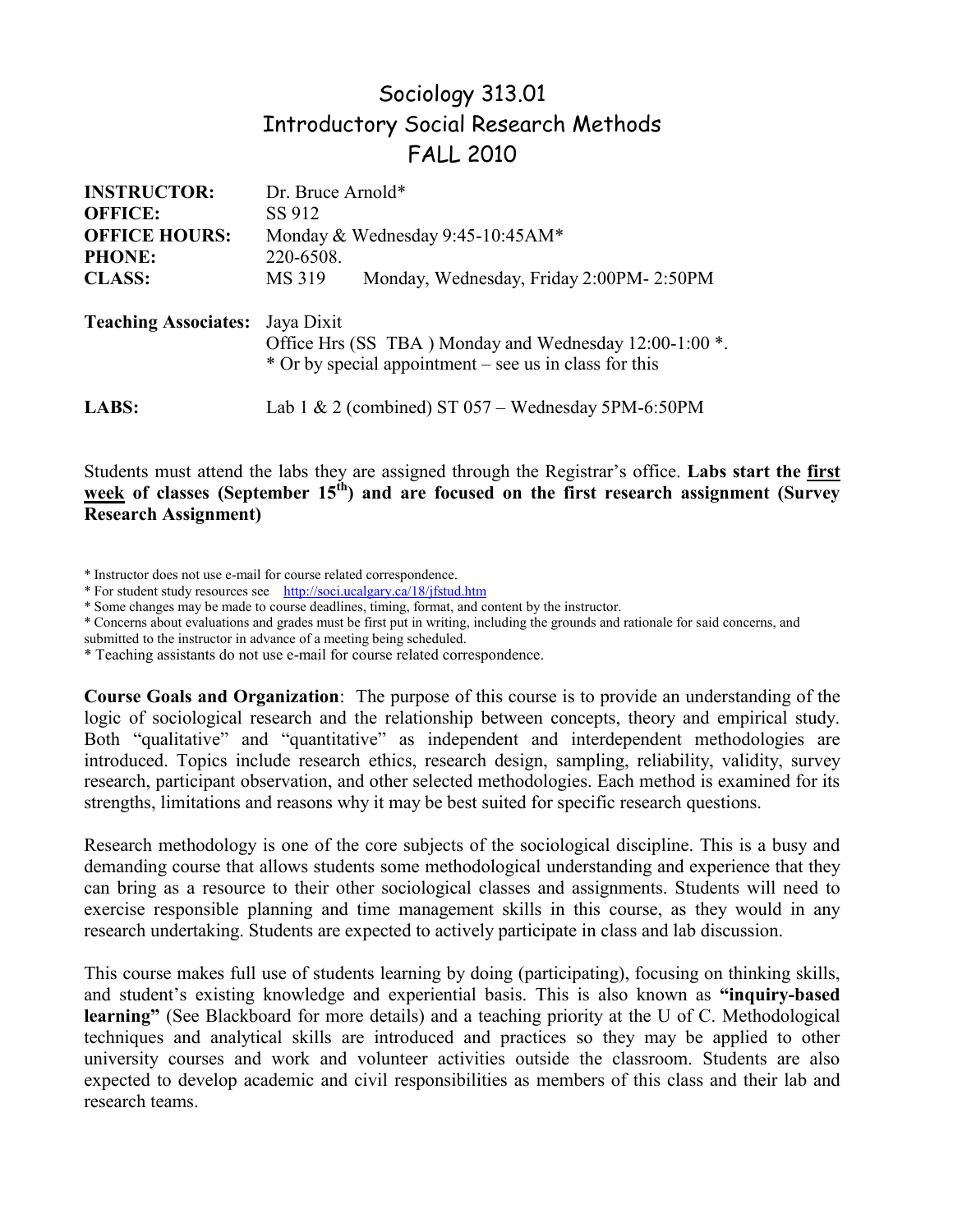Methodological **THINKING** is introduced in this course and is often one of the more transferable skills underlying methodologies. Also called "critical" thinking, it is a mode of thinking - about any subject, content, or problem - in which the thinker improves the quality of his or her thinking by skillfully analyzing, assessing, and reconstructing it. This type of thinking will include: (1) raising vital questions and problems, formulating them clearly and precisely; (2) gathering and assessing relevant information and using abstract ideas to interpret it effectively, or visa versa; (3) coming to well reasoned conclusions and solutions, testing them against relevant criteria and standards; (4) thinking with an open mind within alternative systems of thought, recognizing and assessing, as need be, their assumptions, implications, and practical consequences; (5) and, communicating effectively with others in figuring out solutions to complex problems.

## **Required Readings**:

- 1. **Survey Research Methods**. Floyd Fowler (4<sup>th</sup> edition). Applied Social Research Methods Series. Sage Publications.
- 2. **Participant Observation: A Methodology for Human Studies**. (2001) Danny L. Jorgensen. Applied Social Research Methods Series. Sage Publications.
- 3. **Systematic Self-Observation**. (2002). N. Rodriguez & A. Ryave. Qualitative Research Methods Series. Sage Publications.
- 4. **How to Study & Learn.** (2001). Richard Paul and Linda Elder. The Foundation for Critical Thinking.
- 5. Other individual readings (TBA) from the Reserve Reading Room will be assigned for team presentations.

**EVALUATION:** Course evaluation will be based upon:

- **Survey design assignment**: Friday, October 22 (15%) due in class only
- **Participant Observation assignment**: Friday, November 19th (15%) due in class only
- **Self systematic observation assignment**: Friday, December 10 (15%) due in class only
- **Feam assigned reading presentations:** Nov.  $29^{th}$  Dec.  $6^{th}$  (15%)
- **Participation** (5%)
- **Short-notice Exam:** TBA (25%)
- **Final Quiz** Wednesday, Dec. 8th (10%)

Students will be assigned to research teams and will undertake the course work as team members except for the short-notice and final exams. Any and all team membership changes must have the approval of Dr. Arnold. It is the student's responsibility to organize and equally contribute to all team projects. All members of a team are assigned a team grade except in situations where individual team members have not contributed equally to the research efforts in which case the instructor will evaluate the individual student's work. It will be at the instructor's discretion to attend to situations (and possible penalties) where some team members are not fully attending to their team responsibilities. All components of this course must be completed to receive a passing grade in the course. All assignments are due in class only.

**Three research projects (15% x 3)**: There are *three research projects* that are designed for students to: (1) gain experience in applying the research materials in the readings to actual research undertakings; (2) identify methodological problems that arise in the process; and, (3) to identify which options are available for each of these "problems" and which one/s are most appropriate for attending to these methodological issues. Further instructions and hand-outs will be give early in the term and during the course of the semester. TIME MANAGEMENT is an important consideration for all projects and this course. You need to come to class prepared and keep up with readings, lab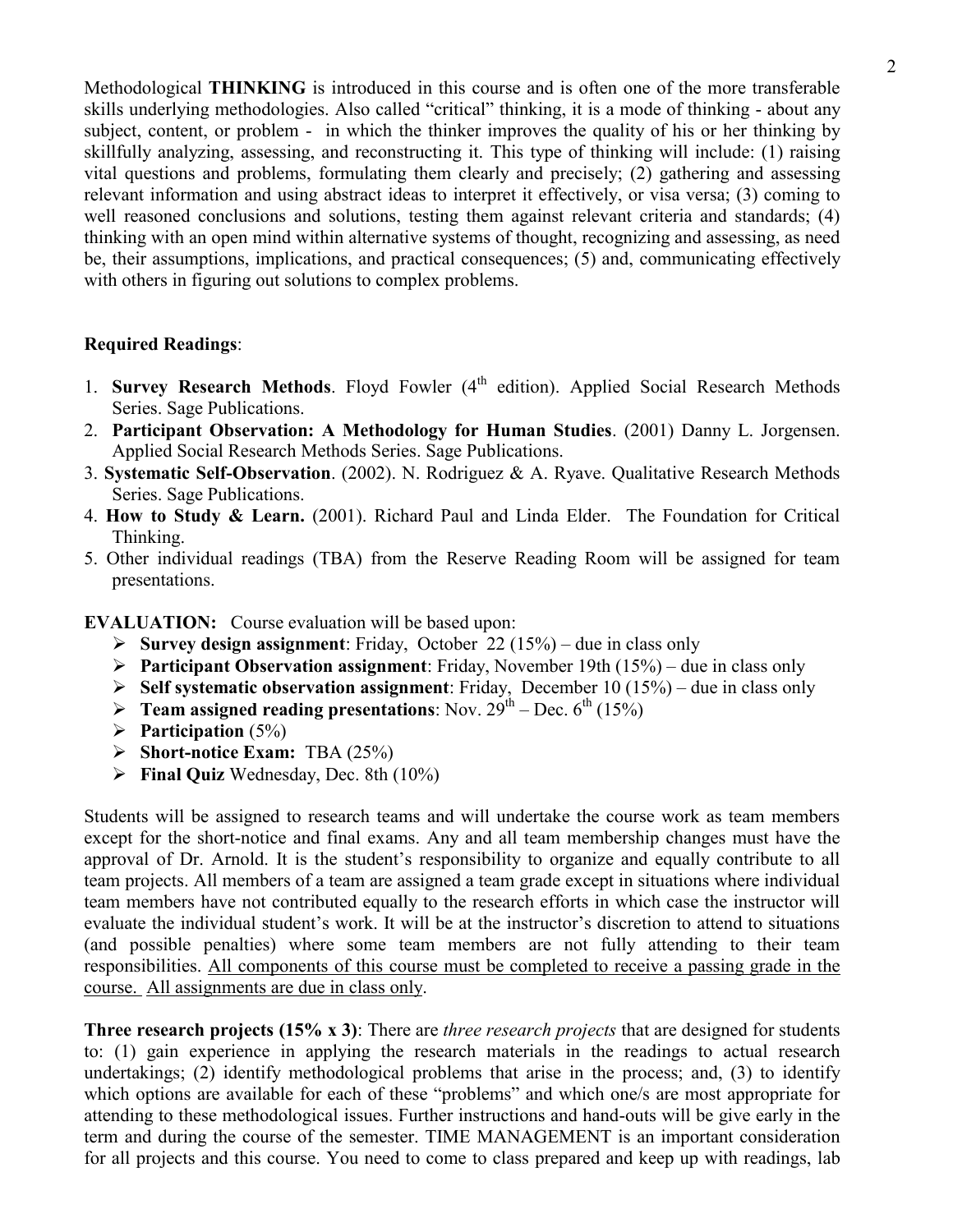work, and readings. Team members who are unable to keep up-to-date with other team members may be given an alternative research assignment.

**Exams (25% + 10%):** The *two examinations* (not cumulative) will include multiple choice questions drawn from all materials presented in class, readings, and class discussion and presentations. One exam will be a short-notice exam where students will be given an exam with notice of the exam one class prior to the exam. This is to encourage students to keep up-to-date with all the readings and therefore be prepared for contributing to class discussion and contribute to their research team assignments. The final examination will include questions drawn from the team assigned reading presentation materials and course materials covered since the short-notice examination.

**Team presentation (15%)**: For the professional *research presentation* of 20 minutes, students are expected, in consultation with the instructor, to work in a team environment to describe and analyze an assigned methodological reading and link it to course materials. A 2 page point-form outline of the presentation will be submitted to the instructor and all students at the beginning of class. Arrangements can be made for teaching aids to assist in presentations when necessary (e.g. Powerpoint). A team grade will be assigned to each team member. *All team members must provide an equal part of the in-class presentation to receive a grade. All team members must be present and participate in the presentations.* More details and a handout will be given in-class and the instructor and teaching assistants will assist you with this assignment. Team members who are unable to keep up-to-date with other team members may be given an alternative assignment.

**Participation (5%)**: Students are expected to be prepared to contribute to all classes. Students will be asked throughout the course to thoughtfully comment on specific readings and or issues discussed in class. Again, this is for students to learn how to apply course material and issues and so all students are on "the same page" and are therefore better prepared to learn from the classes, labs, and be better equipped for exams and research projects.

Students are expected and encouraged to make timely use of the instructor, teaching associates, and team members as learning resources for this course on an ongoing basis. It is the student's responsibility to make timely and full use of course resources. We are available just after class, labs, and in office hours to assist you with the challenges offered in this course. Come see us!

Labs: Students are often unclear about what the purpose of labs are and what is to be expected from students, the instructor, and teaching assistants. Labs are an essential part of the learning opportunity and process in this course. It is not a lecture. The labs are designed to complement materials and discussion in the lectures. They provide students, and research teams, the opportunity to ask questions and generate discussion about course materials as a part of their preparation for assignments and examinations. Students are expected to regularly attend labs before making use of the instructor and teaching assistants during their office hours. Labs provide students with skill and experience in identify and solving their own research problems while teaching assistants and the instructor guide them through this processes. Teaching assistants are therefore carefully chosen by the instructor for their skills and research experience. The instructor, not the TAs, is responsible for all administrative matters (including grade changes).

**Students' Responsibilities**: This course syllabus provides details of all course assignments, requirements, rules and regulations. Each student is responsible for knowing all of its contents and complying with all details herein. Any and all questions regarding this course should be brought to the attention of the instructor as soon as possible to avoid any delay or inconvenience to students.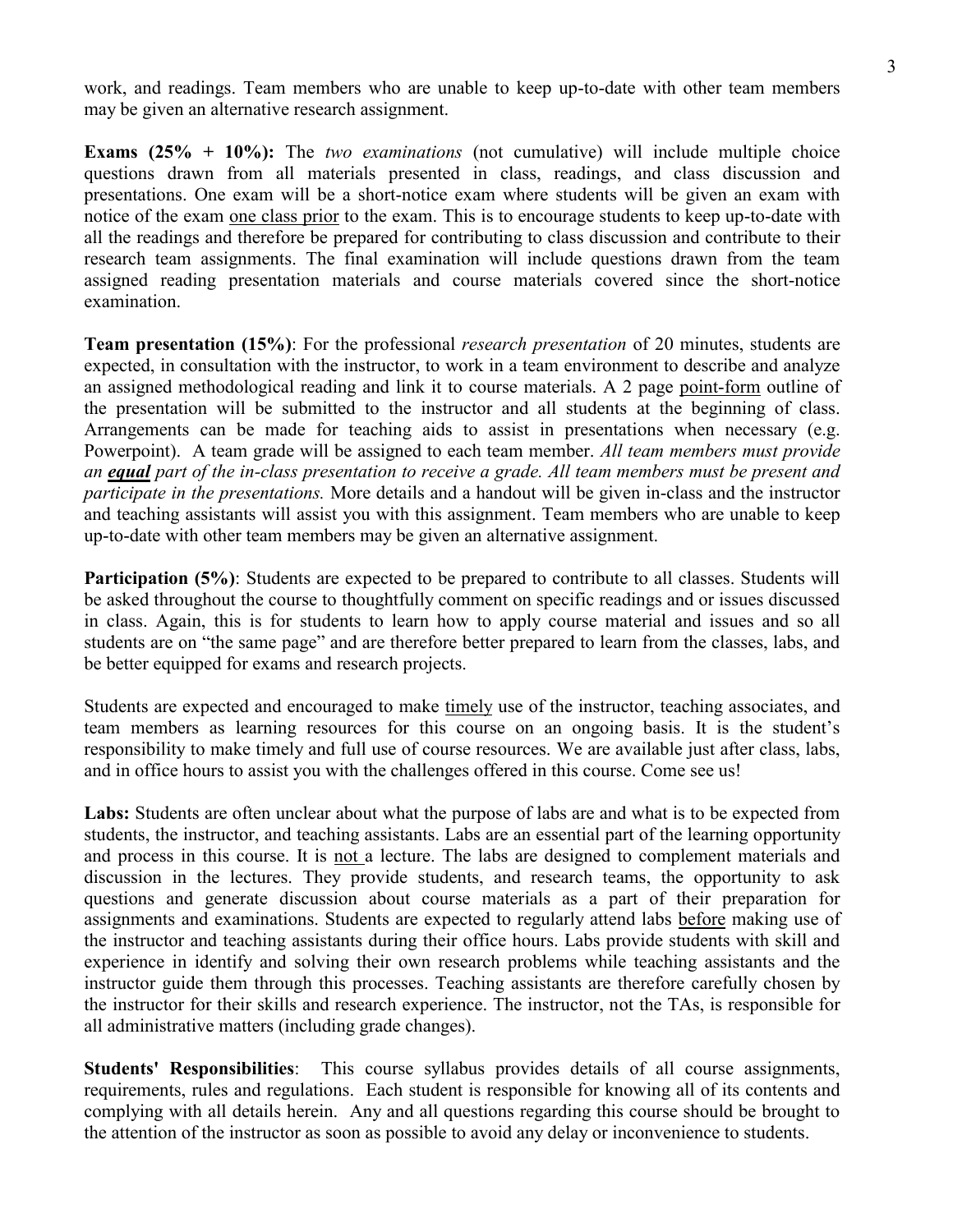**A deadline is a deadline.** Late work may be considered but with a 20% per day (including weekends) late penalty starting immediately after the due deadline. Any and all delays regarding completing course assignments and examinations must be accompanied by official documentation. Such documentation must clearly specify causes (i.e., severe hardship or serious illness) regarding a student's inability to complete course requirements on dates outlined in this syllabus. Assignments are due in class only. Students must keep a duplicate copy of assignments for their records. Date and type of make-up examination will be at the discretion of the instructor. All exams and lab assignments MUST be completed to pass this course. Students are required to check Blackboard regularly (at least weekly) for course announcements and information.

Grading for this course is designed to provide both merit and equal opportunity for all students. Students who wish to have their assignments and or examinations re-evaluated must put their concerns and specific criteria or rationale for re-evaluation in writing to Dr. Arnold. If a general principle regarding evaluation is involved all students in the class may have equal opportunity for reevaluation. This class is intended to offer an encouraging educational environment so students can have the opportunity to rise to a variety of manageable challenges.

# **Continued Registration in this course indicates full acceptance of the terms and conditions stated in this syllabus and which have also been presented in class.**

++++++++++++++++++++++++++++++++++++++++++++++++++++++++++++++++++++++++

#### *Emergency evacuations:*

In the case of fire or other emergency evacuation of this classroom/lab, please proceed to the assembly point by *[check link to find assembly point for your building: [http://www.ucalgary.ca/emergencyplan/node/75\]](http://www.ucalgary.ca/emergencyplan/node/75)*

#### *Deferrals:*

If at all possible you must provide *advance* notice to the instructor if you are unable to take a test or pass in an assignment or essay on time. All requests for deferral of a course component due to health reasons must be accompanied by written documentation as outlined in the University Calendar and should be obtained while the student has the physical or emotional problem rather than after recovery. Deferrals will be allowed in the following circumstances: illness, domestic affliction or religious conviction. Travel arrangements and misreading of the syllabus are not valid reasons for requesting a deferral. Deferrals will not be granted if it is determined that just cause is not shown by the student.

If you have missed a test for a legitimate reason, the instructor can require you to write a "make up" test as close in time to the original test as possible or can choose to transfer the percentage weight to another course component. If the instructor schedules a "make up" test for you, its date and location will be at the convenience of the Sociology Department.

Please note that requests to defer a final examination or to defer term work past the end of a term go through the Undergraduate Programs Office (UPO) and must be processed by the deadlines that are established in the U of C Calendar. You can find the forms you need online:

*Deferred Final Exam Application*:

[http://www.ucalgary.ca/registrar/files/registrar/APP%20FOR%20DF%20EXAM\\_0.pdf](http://www.ucalgary.ca/registrar/files/registrar/APP%20FOR%20DF%20EXAM_0.pdf)